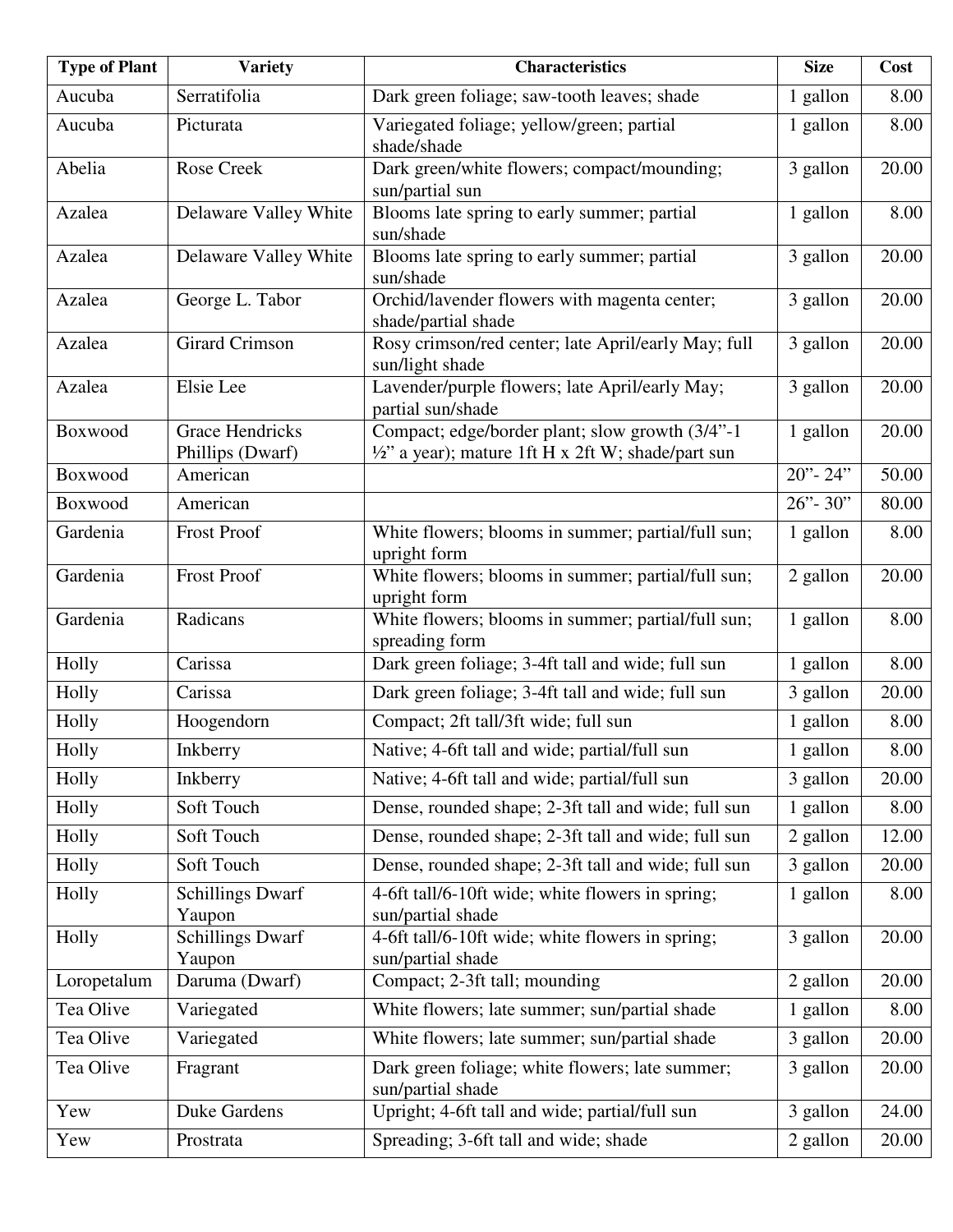| Golden Mop                      | Dwarf             |                       | 3 gallon | 36.00  |
|---------------------------------|-------------------|-----------------------|----------|--------|
| Cypress                         |                   |                       |          |        |
| Dawn                            |                   | Shade tree            | 2 gallon | 25.00  |
| Redwood                         |                   |                       |          |        |
| Dawn                            |                   | Shade tree            | 3 gallon | 36.00  |
| Redwood                         |                   |                       |          | 45.00  |
| Hemlock                         |                   | Native                | 3 gallon |        |
| Beautyberry                     | American          | Purple                | 1 gallon | 15.00  |
| Beautyberry                     | American          | Purple                | 3 gallon | 30.00  |
| <b>Butterfly</b><br><b>Bush</b> | Buzz (Dwarf)      | Ivory                 | 3 gallon | 13.00  |
| <b>Butterfly</b><br><b>Bush</b> | Attraction        | Purple                | 3 gallon | 13.00  |
| <b>Butterfly</b><br><b>Bush</b> | Honeycomb         | Yellow                | 3 gallon | 13.00  |
| <b>Butterfly</b>                | White Bouquet     |                       | 3 gallon | 13.00  |
| <b>Bush</b>                     |                   |                       |          |        |
| <b>Butterfly</b><br><b>Bush</b> | Pink Delight      |                       | 1 gallon | 8.00   |
| <b>Butterfly</b><br><b>Bush</b> | Pink Delight      |                       | 3 gallon | 13.00  |
| Crape Myrtle                    | Catawba           | Purple                | 1 gallon | 10.00  |
| Crape Myrtle                    | Dynamite          | True red              | 2 gallon | 15.00  |
| Crape Myrtle                    | Dynamite          | True red              | 5 gallon | 30.00  |
| Crape Myrtle                    | Pink Velour       | Dark pink             | 1 gallon | 10.00  |
| Crape Myrtle                    | Pocomoke (Dwarf)  | Pink                  | 1 gallon | 10.00  |
| Crape Myrtle                    | Pocomoke (Dwarf)  | Pink                  | 3 gallon | 20.00  |
| Hydrangea                       | Dooley            | Blue/pink             | 1 gallon | 10.00  |
| Hydrangea                       | Limelight         | Proven winner         | 2 gallon | 36.00  |
| Hydrangea<br>**Limited**        | Oakleaf "Pee Wee" |                       | 3 gallon | 20.00  |
| Hydrangea<br>**Limited**        | Emile Mouillere   | White                 | 3 gallon | 20.00  |
| Virginia<br>Sweetspire          | Henry's Garnet    |                       | 3 gallon | 15.00  |
| Viburnum                        | Reifler's Dwarf   | White flowers; spring | 3 gallon | 20.00  |
| Japanese<br>Maple               | Coral Bark        |                       | 3 gallon | 60.00  |
| Japanese<br>Maple               | Green Leaf        | Upright               | 3 gallon | 45.00  |
| Japanese<br>Maple               | Seiryu (Dwarf)    | Upright               | 4 gallon | 150.00 |
| Rabbiteye                       | Brightwell        |                       | 1 gallon | 8.00   |
| Blueberry                       |                   |                       |          |        |
| Rabbiteye                       | Climax            |                       | 1 gallon | 8.00   |
| Blueberry<br>Rabbiteye          | Climax            |                       | 3 gallon | 20.00  |
|                                 |                   |                       |          |        |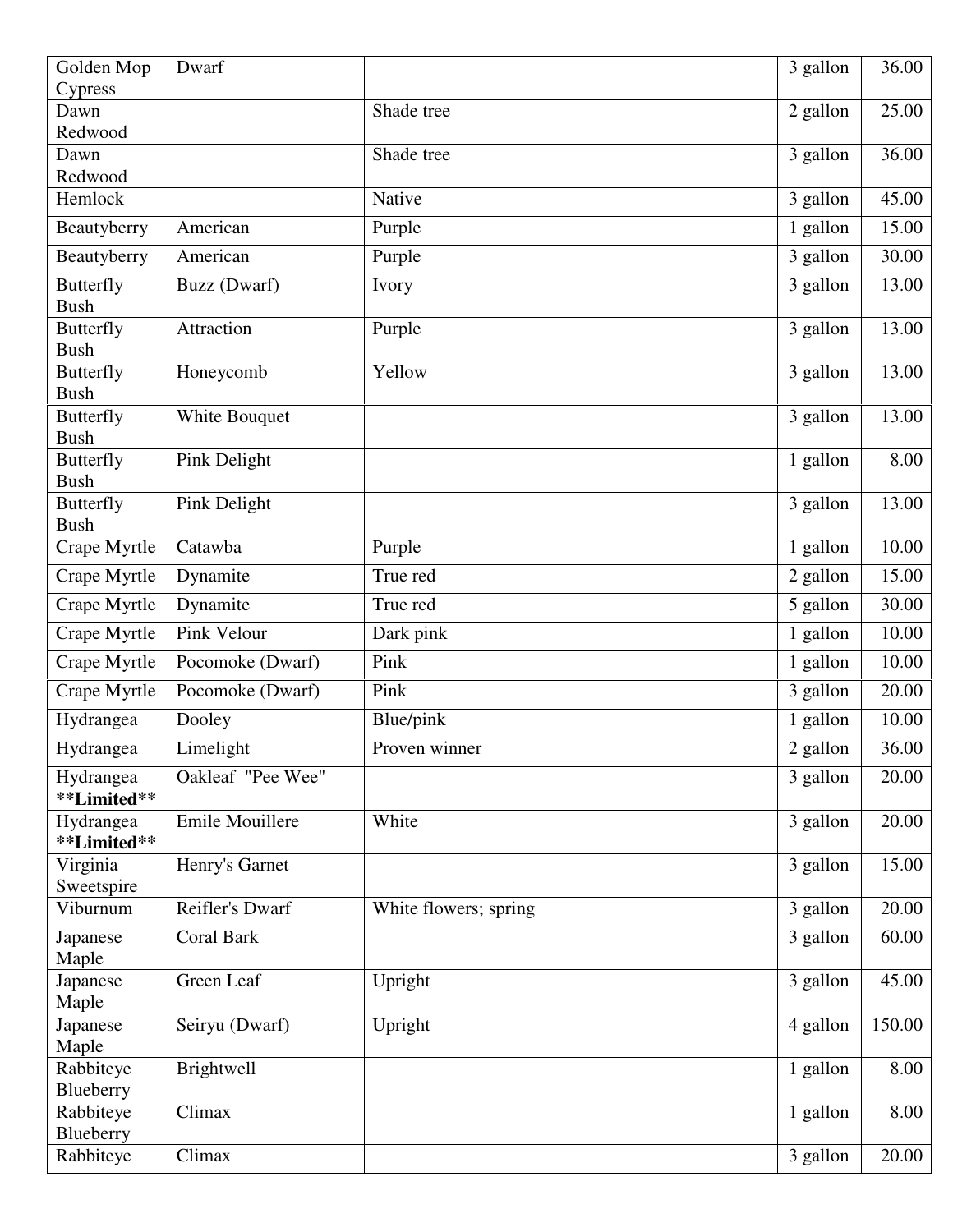| Blueberry                               |                      |                      |          |       |
|-----------------------------------------|----------------------|----------------------|----------|-------|
| Rabbiteye<br>Blueberry                  | Powderblue           |                      | 1 gallon | 8.00  |
| Rabbiteye<br>Blueberry                  | Premier              |                      | 1 gallon | 8.00  |
| Rabbiteye<br>Blueberry                  | Premier              |                      | 3 gallon | 20.00 |
| Ferns                                   | Autumn               |                      | 1 gallon | 10.00 |
| Ferns                                   | Eastern Wood         |                      | 1 gallon | 10.00 |
| Ferns                                   | Japanese Painted     |                      | 1 gallon | 10.00 |
| Ferns                                   | Japanese Painted     |                      | 3 gallon | 20.00 |
| Ferns                                   | <b>Tassel</b>        |                      | 1 gallon | 10.00 |
| Hosta                                   | Aureo Marginata      | Green/golden margins | 1 gallon | 8.00  |
| Hosta                                   | <b>Stained Glass</b> | Gold/green margins   | 1 gallon | 10.00 |
| Liriope                                 | Variegata            |                      | 1 gallon | 8.00  |
| Black-eyed<br>Susan                     |                      |                      | 1 gallon | 8.00  |
| Purple<br>Coneflower                    |                      |                      | 1 gallon | 8.00  |
| St. John's<br>Wort                      |                      |                      | 1 gallon | 8.00  |
| Sedum                                   | Autumn Joy           |                      | 1 gallon | 8.00  |
| Lobelia                                 |                      |                      | 1 gallon | 8.00  |
| Cardinal<br>Flower                      |                      |                      | 1 gallon | 8.00  |
| Lamb's Ear                              |                      |                      | 1 gallon | 8.00  |
| Lenten Rose                             |                      |                      | 1 gallon | 15.00 |
| Rosemary                                |                      |                      | 1 gallon | 15.00 |
| Mexican<br>Sage                         |                      |                      | 1 gallon | 15.00 |
| Salvia                                  | May Night            | Purple               | 1 gallon | 8.00  |
| Salvia                                  | Lyrical White        | White                | 1 gallon | 8.00  |
| <b>Shasta Daisy</b>                     | Becky                |                      | 1 gallon | 8.00  |
| <b>Butterfly</b><br>Weed<br>**Limited** |                      |                      | 1 gallon | 8.00  |